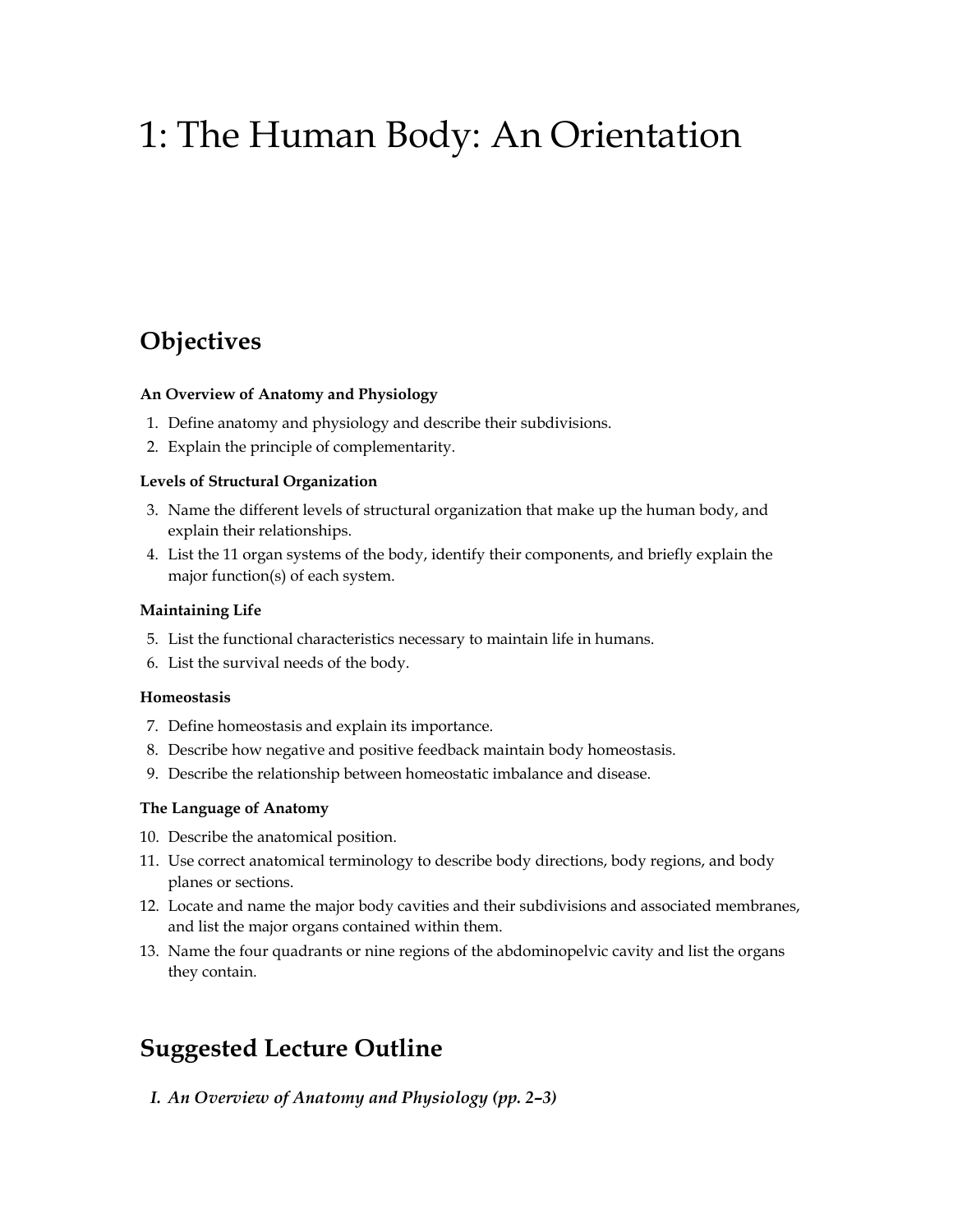- A. Anatomy is the study of the structure of body parts and their relationships to each other, and physiology is the study of the function of body parts (p. 2).
- B. Topics of Anatomy (p. 2)
	- 1. Gross (macroscopic) anatomy is the study of structures large enough to be seen with the naked eye.
		- a. Regional anatomy is the study of all body structures in a given body region.
		- b. Systemic anatomy is the study of all structures in a body system.
		- c. Surface anatomy is the study of internal body structures as they relate to the overlying skin.
	- 2. Microscopic anatomy is the study of structures that are too small to be seen with the naked eye.
		- a. Cytology is the study of individual cells.
		- b. Histology is the study of tissues.
	- 3. Developmental anatomy is the study of the change in body structures over the course of a lifetime; embryology focuses on development that occurs before birth.
	- 4. Specialized Branches of Anatomy
		- a. Pathological anatomy is the study of structural changes associated with disease.
		- b. Radiographic anatomy is the study of internal structures using specialized visualization techniques.
		- c. Molecular biology is the study of biological molecules.
	- 5. Essential tools for studying anatomy are the mastery of medical terminology and the development of keen observational skills.
- C. Topics of Physiology (pp. 2–3)
	- 1. Physiology has several topics, most of which consider the function of specific organ systems.
	- 2. Physiology often focuses on cellular and molecular events.
- D. Complementarity of Structure and Function (p. 3)
	- 1. The principle of complementarity of structure and function states that function is dependent on structure, and that the form of a structure relates to its function.

### *II. Levels of Structural Organization (p. 3; Figs. 1.1, 1.3)*

- A. The chemical level is the simplest level of organization (Fig. 1.1).
	- 1. Atoms, tiny building blocks of matter, combine to form molecules.
	- 2. Molecules combine in specific ways to form organelles, which are the basic unit of living cells.
- B. The cellular level is the smallest unit of life, and varies widely in size and shape according to the cells' function.
- C. The tissue level is groups of cells having a common function.
- D. The organ level is made up of discrete structures that are composed of at least two groups of tissues that work together to perform a specific function in the body.
- E. The organ system level is a group of organs that work closely together to accomplish a specific purpose (Fig. 1.3).
- F. The organismal level is the total of all structures working together to promote life.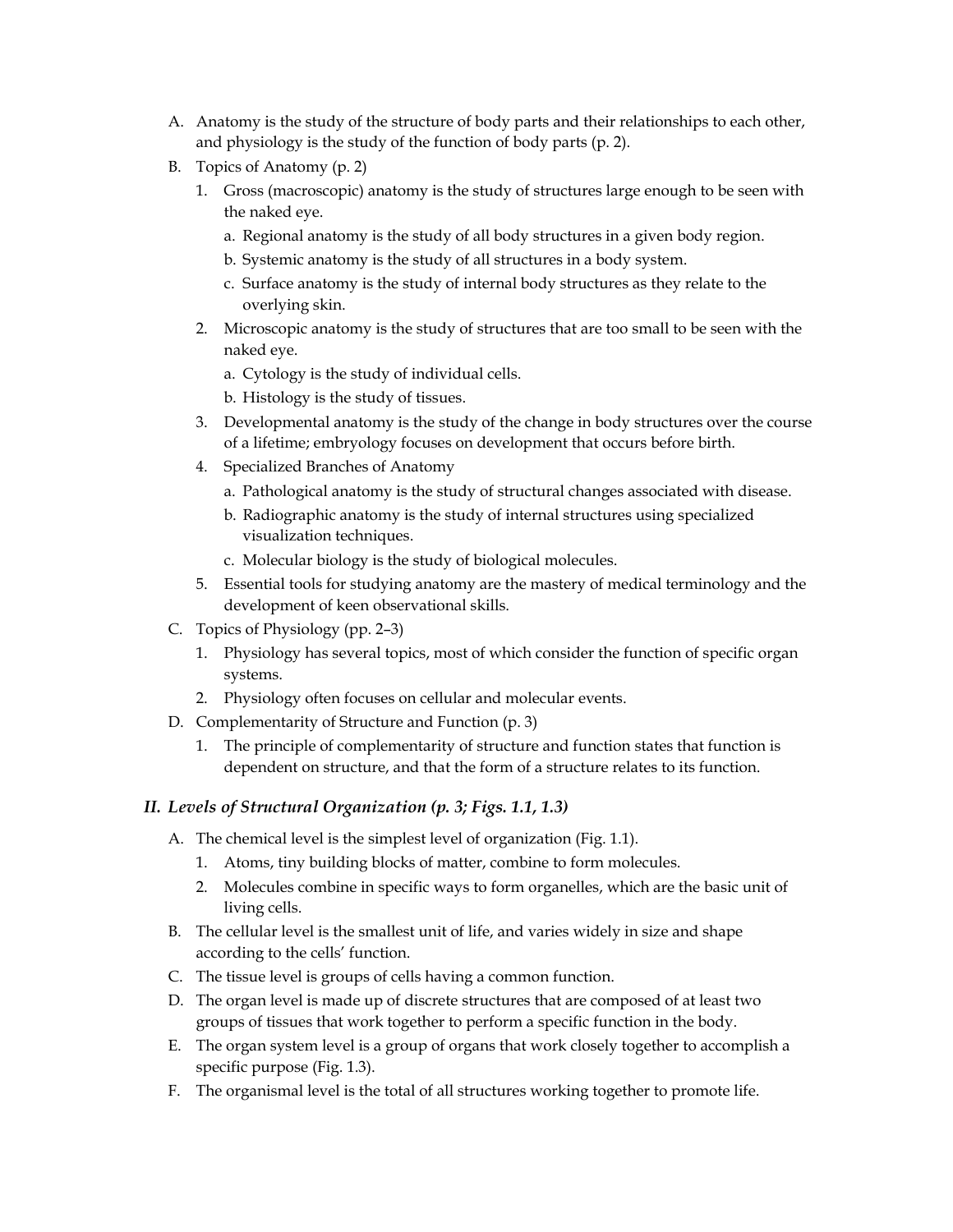### *III. Maintaining Life (pp. 4–8; Fig. 1.2)*

- A. Necessary Life Functions (pp. 4–8; Fig. 1.2)
	- 1. Maintaining boundaries allows an organism to maintain separate internal and external environments, or separate internal chemical environments.
	- 2. Movement allows the organism to travel through the environment, and allows transport of molecules within the organism.
	- 3. Responsiveness, or irritability, is the ability to detect changes in the internal or external environment and respond to them.
	- 4. Digestion is the process of breaking down food into molecules that are usable by the body.
	- 5. Metabolism includes all chemical reactions that occur in the body.
	- 6. Excretion is the process of removing wastes.
	- 7. Reproduction is the process of producing more cells or organisms.
	- 8. Growth is an increase in size in body parts or the whole organism.
- B. Survival Needs (p. 8)
	- 1. Nutrients are consumed chemical substances that are used for energy and cell building.
	- 2. Oxygen is required by the chemical reactions that release energy from foods.
	- 3. Water, the most abundant chemical substance in the body, provides an environment for chemical reactions and a fluid medium for secretions and excretions.
	- 4. Normal body temperature is required for the chemical reactions of the body to occur at the proper rate.
	- 5. Atmospheric pressure must be within an appropriate range so that proper gas exchange occurs in the lungs.

### *IV. Homeostasis (pp. 8–11; Figs. 1.4–1.6)*

- A. Homeostasis is the ability of the body to maintain a relatively constant internal environment, regardless of environmental changes (p. 8).
- B. Homeostatic Control Mechanisms (pp. 9–11; Figs. 1.4–1.6)
	- 1. Components
		- a. Variable: the regulated factor or event.
		- b. Receptor: structure that monitors changes in the environment and sends information to the control center.
		- c. Control center: structure that determines the set point for a variable, analyzes input, and coordinates an appropriate response.
		- d. Effector: structure that carries out the response directed by the control center.
	- 2. Negative Feedback Mechanisms
		- a. Most homeostatic control mechanisms are negative feedback mechanisms.
		- b. A negative feedback mechanism causes the variable to change in a way that opposes the initial change.
		- c. Both the nervous system and the endocrine system are important to the maintenance of homeostasis.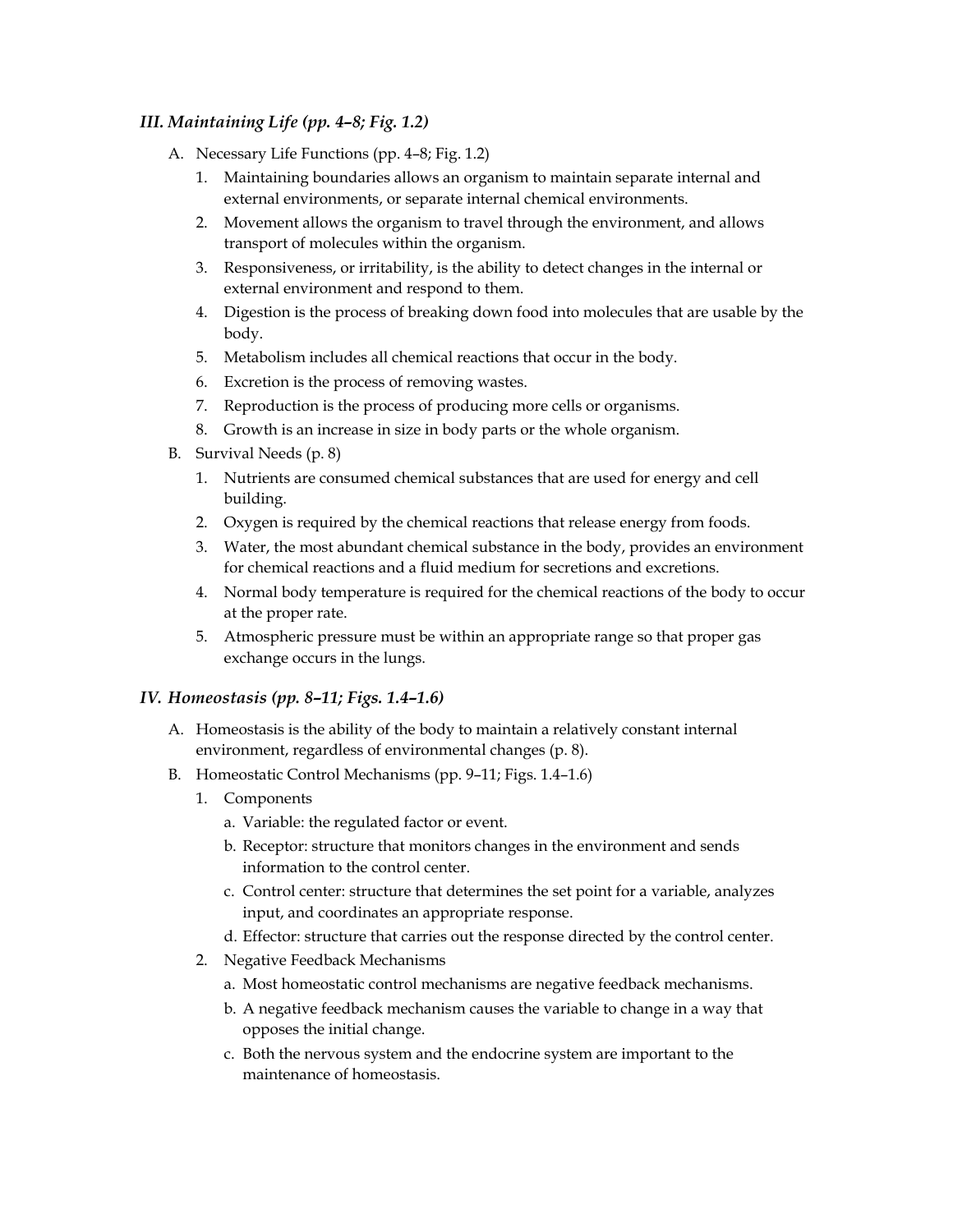- d. The goal of negative feedback mechanisms is to prevent sudden, severe changes in the body.
- 3. Positive Feedback Mechanisms
	- a. A positive feedback mechanism causes the variable to change in the same direction as the original change, resulting in a greater deviation from the set point.
	- b. Positive feedback mechanisms typically activate events that are self-perpetuating.
	- c. Most positive feedback mechanisms are not related to the maintenance of homeostasis.
- 4. Homeostatic imbalance often results in disease.

#### *V. The Language of Anatomy (pp. 11–20; Figs. 1.7–1.12; Table 1.1)*

- A. Anatomical Position and Directional Terms (pp. 11–13; Fig. 1.7; Table 1.1)
	- 1. Anatomical position is a position in which the body is erect, palms face forward, and thumbs point away from the body.
		- a. In anatomical position, right and left refer to the right and left sides of the person viewed.
		- b. In anatomy, anatomical position is always assumed, regardless of the actual position of the body.
	- 2. Directional terms are used to explain exactly where one body part is in relation to another.
- B. Regional Terms (p. 14; Fig. 1.7)
	- 1. There are two fundamental divisions of the body.
		- a. The axial region includes the head, neck, and trunk.
		- b. The appendicular region consists of the upper and lower limbs.
	- 2. Regional terms designate specific areas within the axial and appendicular divisions.
- C. Body Planes and Sections (p. 14; Fig. 1.8)
	- 1. Body planes are flat surfaces that lie at right angles to each other.
		- a. Sagittal plane: a vertical plane that separates the body into right and left parts.
			- i. Median, or midsagittal plane: lies exactly along the body's midline.
			- ii. Parasagittal plane: lies offset from the midline.
		- b. Frontal plane: a vertical plane that separates the body into anterior and posterior parts.
		- c. Transverse, or horizontal, plane: a plane that runs horizontally from right to left, and divides the body into superior and inferior parts.
	- 2. Sections are cuts made along specific planes.
		- a. Transverse section, or cross section, is a cut made along the transverse plane.
		- b. Oblique sections are cuts made at angles between the horizontal and vertical planes.
- D. Body Cavities and Membranes (pp. 14–20; Figs. 1.9–1.12)
	- 1. Body cavities are spaces within the body that are closed to the outside and contain the internal organs.
	- 2. The dorsal body cavity is the space that houses the central nervous system, and has two subdivisions: the cranial cavity and the vertebral cavity.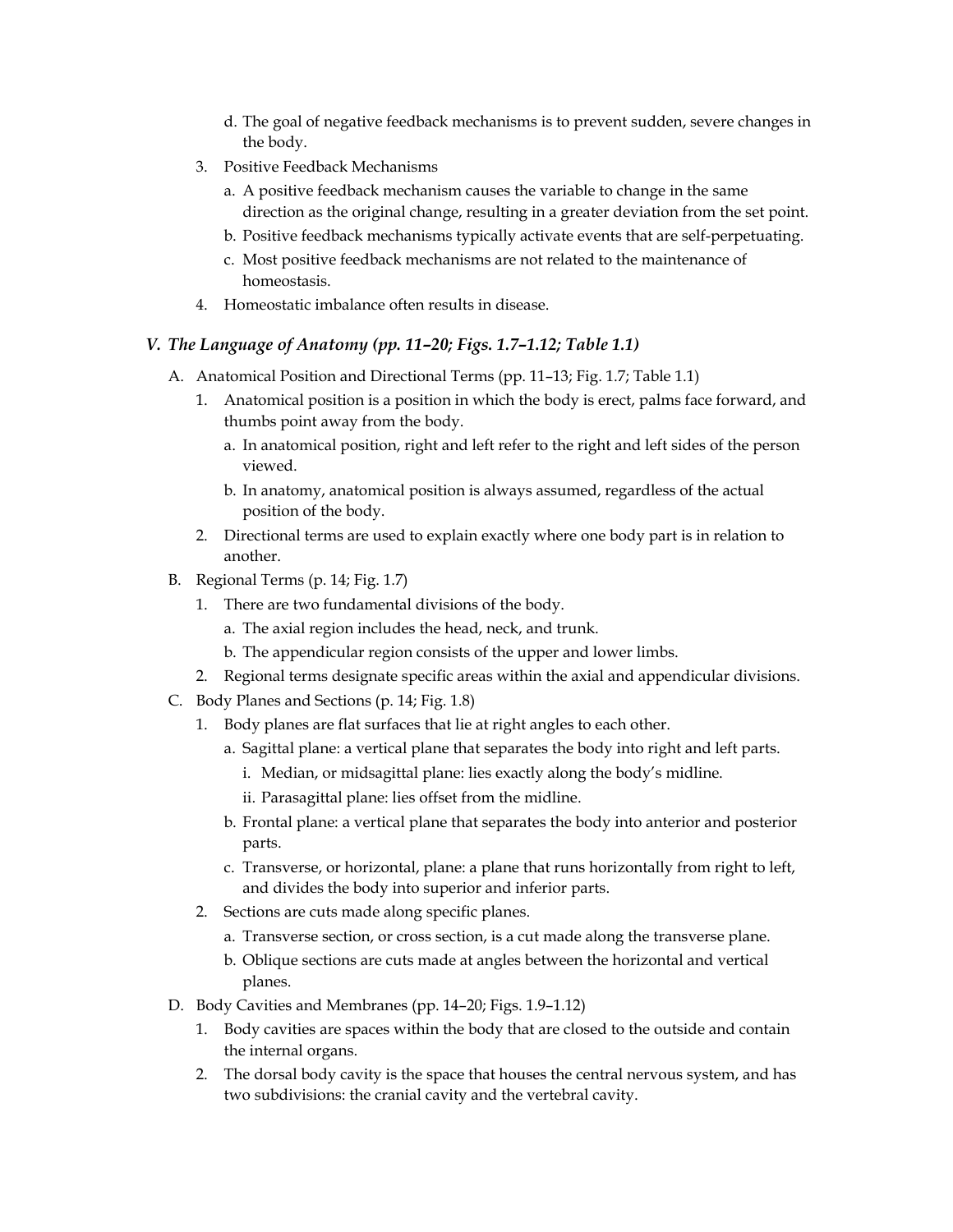- a. The cranial cavity is within the skull, and houses the brain.
- b. The vertebral, or spinal, cavity is within the vertebral column, and houses the spinal cord.
- 3. The ventral body cavity is anterior to and larger than the dorsal cavity and has two main subdivisions: the thoracic cavity and the abdominopelvic cavity.
	- a. The thoracic cavity is a superior division of the ventral cavity that is further subdivided into the lateral pleural cavities that surround the lungs.
	- b. The thoracic cavity also contains the medial mediastinum, which includes the pericardial cavity surrounding the heart and the space surrounding the other thoracic structures.
- 4. The ventral body cavity houses the body organs, or viscera.
- 5. Membranes in the Ventral Body Cavity
	- a. Serous membranes, or serosae, cover the inner walls of the ventral cavity and the outer surfaces of organs.
	- b. The parietal serosa lines the body cavity walls, and is named for the specific cavities it is associated with.
	- c. The visceral serosa covers the outer surfaces of organs, and is named for the specific organs it is associated with.
	- d. Serous membranes secrete and are separated by a thin layer of lubrication fluid called serous fluid, which allows organs to slide without friction along cavity walls and between each other.
- 6. Abdominopelvic Regions and Quadrants
	- a. There are nine abdominopelvic regions used primarily by anatomists.
	- b. There are four quadrants used primarily by medical personnel.
- 7. Other Body Cavities
	- a. Oral and digestive cavities are continuous cavities that extend from the mouth through the digestive system to the anus.
	- b. The nasal cavity is within and posterior to the nose.
	- c. The orbital cavities house the eyes.
	- d. The middle ear cavities are within the skull just medial to the eardrums, and house the bones that transmit sound vibrations to the internal ears.
	- e. Synovial cavities are joint cavities lined with a lubricating fluid-secreting membrane associated with all movable joints.

### **Cross References**

*Additional information on the topics covered in Chapter 1 can be found in the chapters listed below.* 

- 1. Chapter 2: Basic chemical and physical principles
- 2. Chapter 3: Cellular level of structural organization
- 3. Chapter 4: Tissue level of structural organization
- 4. Chapter 16: Hormonal control as an example of feedback regulation
- 5. Chapter 22: Organs of the mediastinum
- 6. Chapter 23: Serous membranes of the abdominal cavity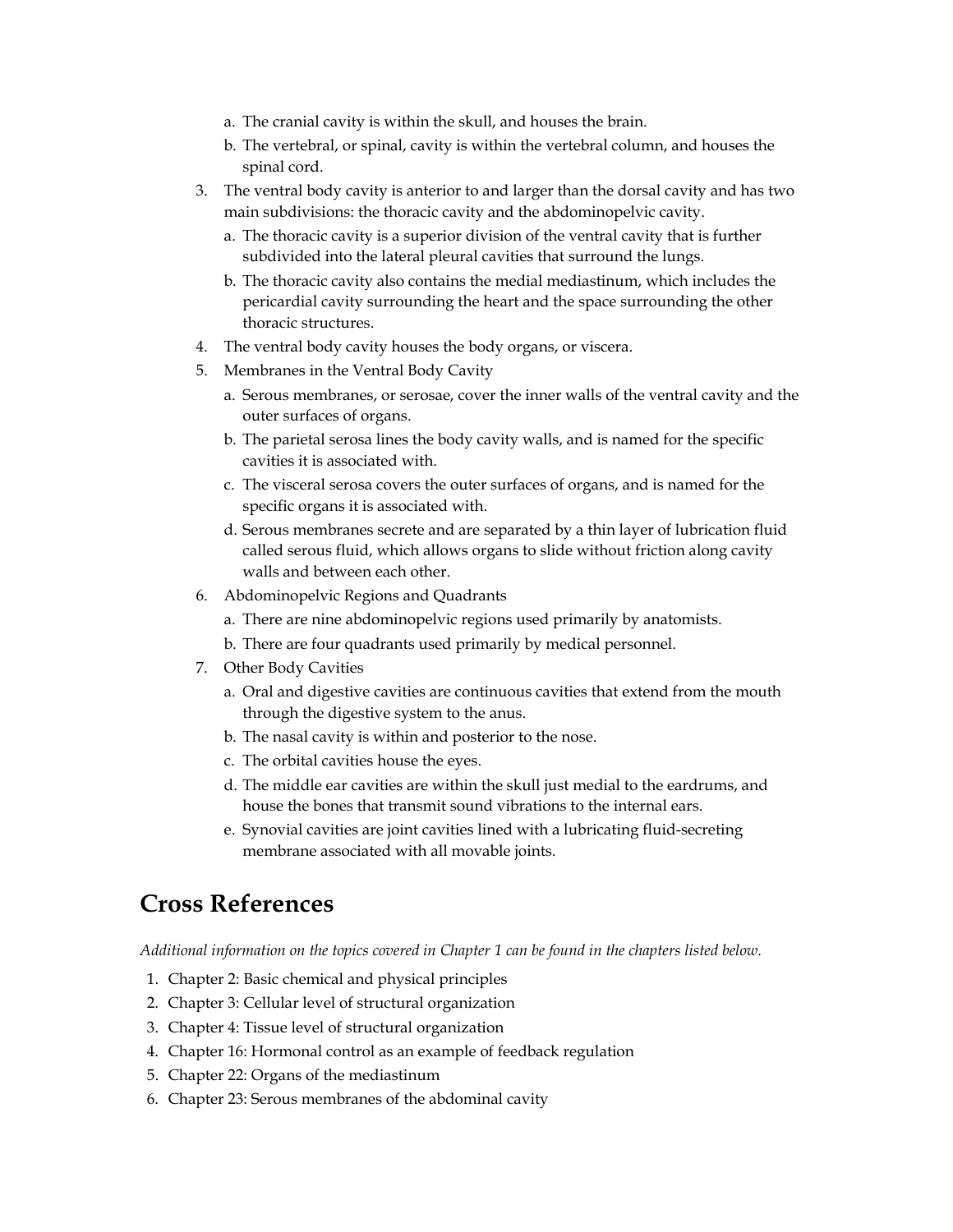7. Chapter 27: Example of positive feedback during the ovarian cycle

## **Laboratory Correlations**

- 1. Marieb, E. N., and S. J. Mitchell. *Human Anatomy & Physiology Laboratory Manual: Cat and Fetal Pig Versions*. Ninth Edition Updates. Benjamin Cummings, 2009. Exercise 1: The Language of Anatomy Exercise 2: Organ Systems Overview
- 2. Marieb, E. N., and S. J. Mitchell. *Human Anatomy & Physiology Laboratory Manual: Main Version.* Eighth Edition Update. Benjamin Cummings, 2009.

Exercise 1: The Language of Anatomy

Exercise 2: Organ Systems Overview

## **Lecture Hints**

- 1. *The Incredible Human Machine* is an excellent videotape that offers an exciting overview of many physiological functions. With the help of sophisticated photographic techniques, the wonders of the body's internal world are revealed. The videotape is inexpensive and available from numerous vendors, including Carolina Biological Supply Company. Listed below are alternate methods for using the tape.
	- a. Show the entire video during lecture or lab (60 min.).
	- b. Show selected sections of video during an introductory lecture or lab.
	- c. Show selected sections as an introduction to each body system.
	- d. Place the videotape on reserve in the library or video center and have students view it on their own. This could be required or optional (if optional, encourage viewing by adding bonus points).
- 2. In order to illustrate the principle of complementarity of structure and function, ask the students to consider the relatively similar structure of the human arm and a bird wing. Then ask them to consider the functional constraints placed on the limbs by their form, as well as the adaptive value of each form. Manual dexterity versus flight is an excellent compare-andcontrast example.
- 3. Many students have a very poor concept of the dynamics of the human body and how it functions in the environment. Try to stress throughout this chapter the adaptive nature of the body and the interrelationship between environmental variables and system response.
- 4. The body organ systems are actually an artificial grouping of structures that work toward a common goal. Stress the interrelationship between organs and systems that make the body "work" as an entire unit.
- 5. At times, students might substitute the term *circulatory system* for *cardiovascular system*. Explain the difference and the relationship to the lymphatic system.
- 6. The role of negative and positive feedback systems in maintaining or disrupting homeostasis is basic to understanding many of the physiological processes covered throughout the text. Stress the importance of feedback systems throughout the course.
- 7. Students often equate the term *negative* in feedback systems to something disruptive. This misunderstanding is compounded by the term *positive* also used in feedback systems. Stress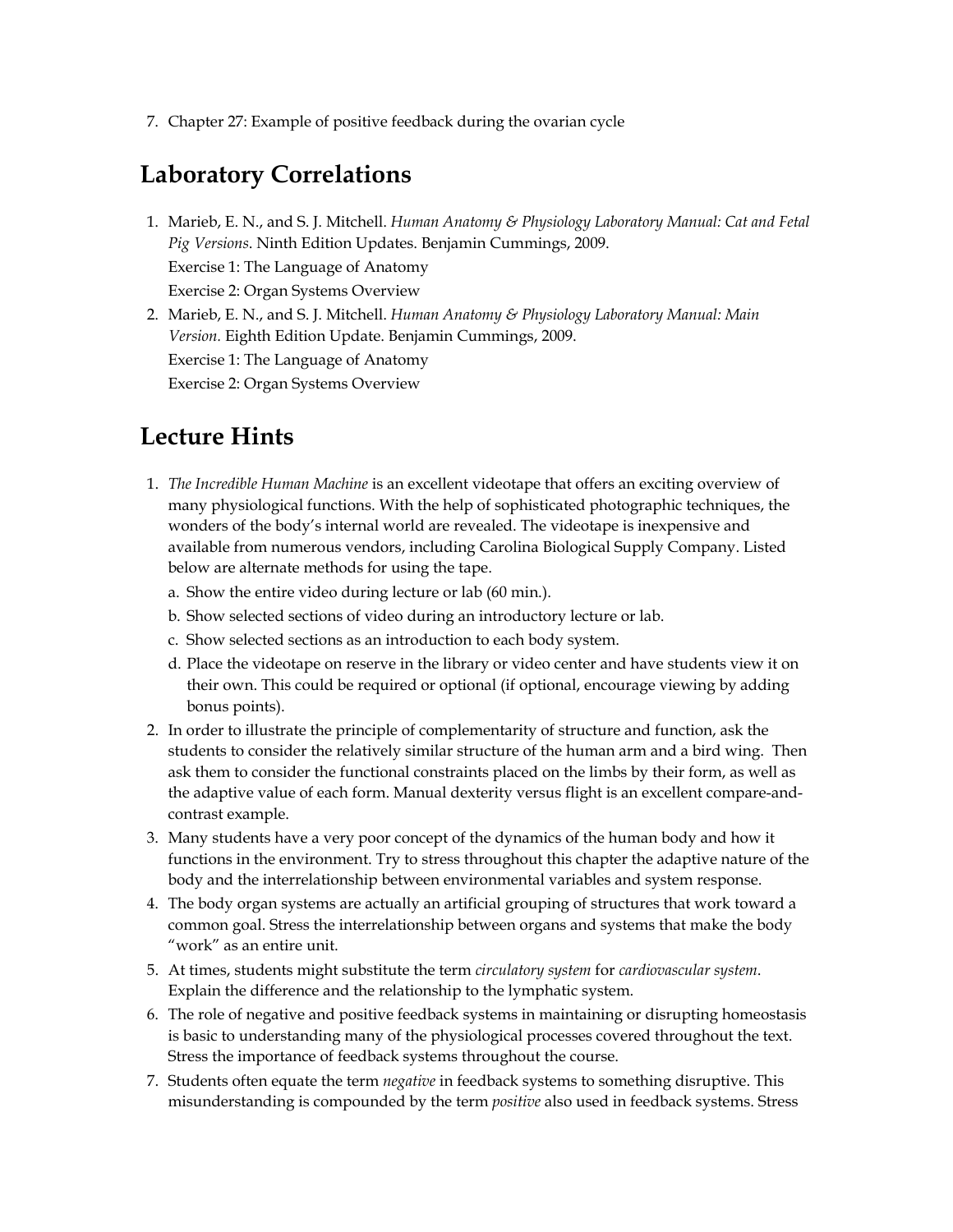the differences and give an example; for example, describe how a thermostat controls house temperature.

- 8. To illustrate the different degrees of protection in the dorsal and ventral cavities, ask the questions:
	- a. Why do you suppose that a dog instinctively curls up to protect its abdomen?
	- b. Two people have rapidly growing tumors: one in the dorsal cavity, the other in the ventral. Which one would develop symptoms first?
- 9. To encourage understanding of structure/function relationships, ask students to comment on the relationship between muscle and bone, and between the respiratory and circulatory systems.

## **Activities/Demonstrations**

- 1. Audiovisual materials listed under Multimedia in the Classroom and Lab.
- 2. Assume the anatomical position and ask why this particular position is important to the study of anatomy. Then relate that any position would be acceptable as long as it was the standard for anatomical description.
- 3. Place a chair center stage. Ask a student to indicate how the chair would be cut in the different planes of section. The answer should include why the other options were not selected.
- 4. Have students identify body regions on themselves or a lab partner. Stress the usage of directional terms in describing their positions relative to each other.
- 5. Arrange for the class to attend an autopsy (after the material in Chapter 1 has been covered).
- 6. Use a balloon to illustrate the two layers of a serous membrane.
- 7. Use a torso model and/or dissected animal model to exhibit body cavities, organs, and system relationships.
- 8. Use the thermostat found in the classroom (or one found in a home) to illustrate how a negative feedback system works.

## **Critical Thinking/Discussion Topics**

- 1. Discuss how our intercellular environment can be described as the "sea within us."
- 2. List several embryonic features that form early in the developmental stages but are "lost" or converted to entirely new structures, such as our "tail" (coccyx).
- 3. If an object were found on Mars that appeared to move and react to external stimuli, what other characteristics would be necessary to classify it as "live" and why?
- 4. Contrast the type of imagery obtained with X-ray machines, CT scans, DSR scans, and ultrasonics.
- 5. What differences are there between a free-living, single-celled organism such as a paramecium and a single human cell such as a ciliated cell of the respiratory tract?

## **Library Research Topics**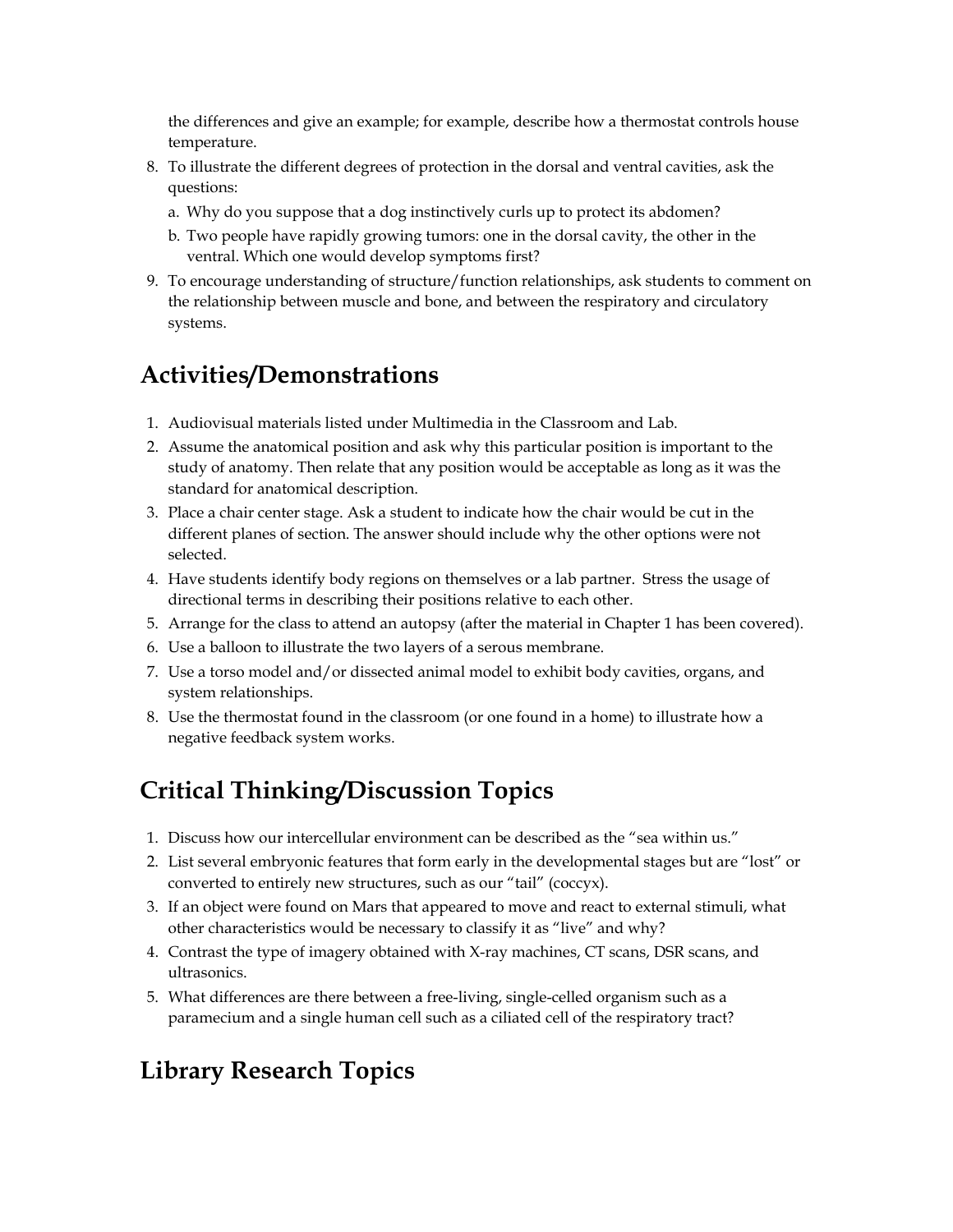- 1. Research the historical development of anatomy and physiology.
- 2. Review the current definitions of death and life.
- 3. Develop a rationale for the chemical basis of stress and how it can affect homeostasis.
- 4. Explore the current research on aging and describe the effect of aging on the genetic material of the cell.

### **Multimedia in the Classroom and Lab**

### **Online Resources for Students**

### *myA&P™*

#### www.myaandp.com

*The following shows the organization of the Chapter Guide page in* myA&P™. *The Chapter Guide organizes all the chapter-specific online media resources for Chapter 1 in one convenient location, with ebook links to each section of the textbook. Students can also access* A&P Flix *animations,* MP3 Tutor Sessions, Interactive Physiology® 10-System Suite, Practice Anatomy Lab™ 2.0, PhysioEx<sup>™</sup> 8.0, *and much more.* 

#### **Objectives**

 **Section 1.1 An Overview of Anatomy and Physiology (pp. 2–3) Section 1.2 Levels of Structural Organization (pp. 3–4) Section 1.3 Maintaining Life (pp. 4–8)**  Memory Game: Major Systems of the Body  **Section 1.4 Homeostasis (pp. 8–11)**  *MP3 Tutor Session:* Homeostasis Art Labeling: Interaction Among the Elements of a Homeostatic Control System (Fig. 1.4, p. 9)  **Section 1.5 The Language of Anatomy (pp. 11–20)**  Art Labeling: Regional Terms Used to Designate Specific Body Areas (Fig. 1.7a, p. 13) Art Labeling: Regional Terms Used to Designate Specific Body Areas (Fig. 1.7b, p. 13) Art Labeling: Dorsal and Ventral Body Cavities and Their Subdivisions (Fig. 1.9, p. 16) Memory Game: Major Cavities of the Body  **Chapter Summary**  Crossword Puzzle 1.1 Crossword Puzzle 1.2 Web Links  **Chapter Quizzes**  Art Labeling Quiz Matching Quiz Multiple-Choice Quiz True-False Quiz  **Chapter Practice Test Study Tools**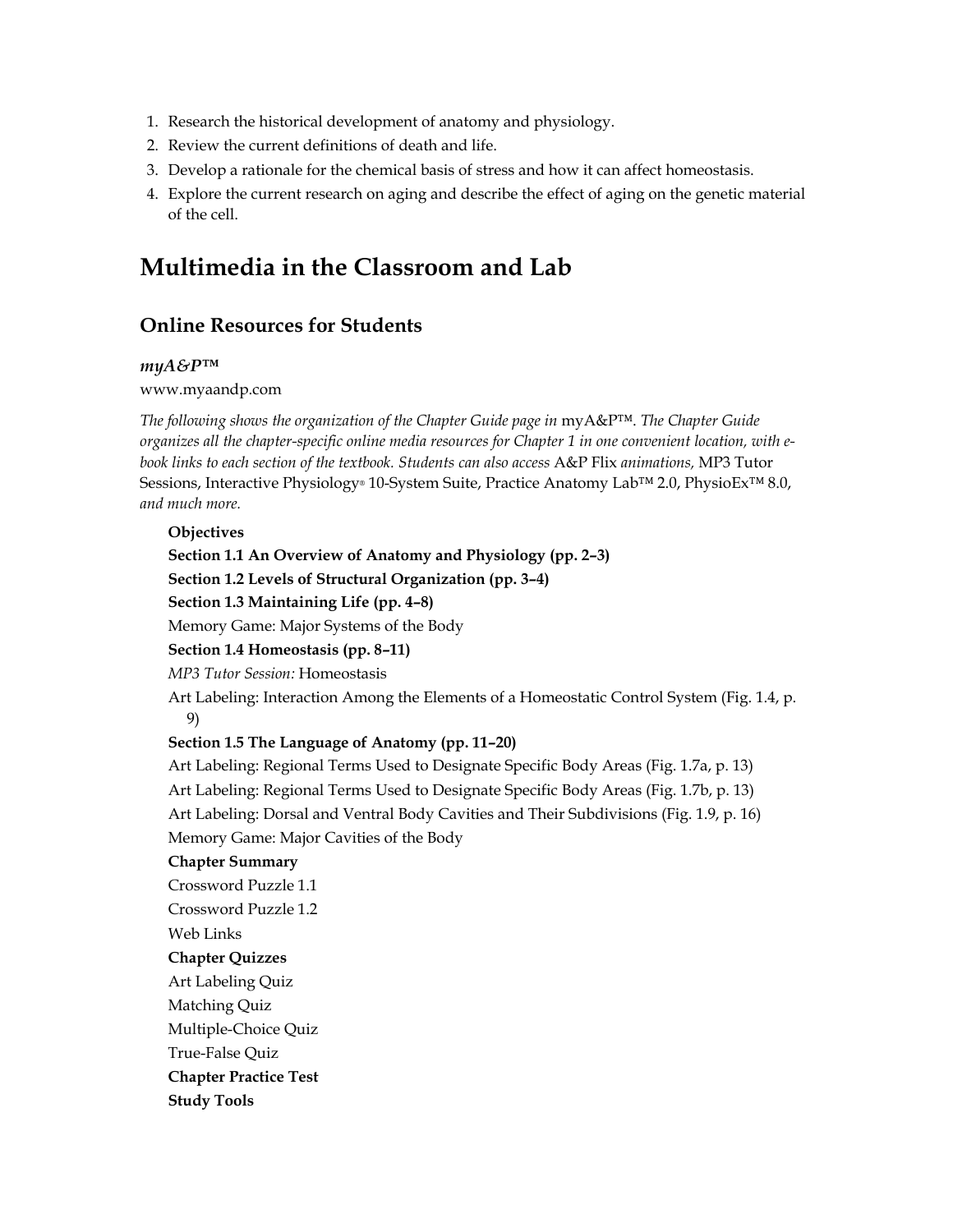Histology Atlas myeBook Flashcards Glossary

### *CourseCompass™*

*Resources in the* myA&P™ *Chapter Guide are also available in the Chapter Contents section of the*  CourseCompass*™. Students can also access* A&P Flix *animations,* MP3 Tutor Sessions, Interactive Physiology® 10-System Suite, Practice Anatomy Lab™ 2.0, PhysioEx™ 8.0, *and much more.* 

### **Media**

*See Guide to Audiovisual Resources in Appendix A for key to AV distributors.* 

### *Video*

- 1. *Systems Working Together* (WNS; 15 min., 1993). Animation, X rays, motion pictures, and micrographs help explain the workings of the human body. Students learn that some organs belong to more than one system, and that all of the systems must work together to support all of their activities.
- 2. *The Incredible Human Machine* (CBS; 60 min., 1992). Sophisticated photographic techniques show the wonders of the body's internal world.
- 3. *The Universe Within* (PBS; 60 min., 1995). NOVA takes viewers on an incredible voyage into the microworld of the human body. Featuring 3-D computer animations and footage of microscopic events, this program follows the functions of the human muscular, immune, digestive, and reproductive systems. Interviews and footage showing four famous athletes in action demonstrate the links between internal functions and external physical performance and health.

### *Software*

- 1. *A.D.A.M.*® *Interactive Anatomy*® *4.0* (ADAM, BC; Win/Mac). Comprehensive, precise, and anatomically correct database of the human body gives the student an opportunity to explore human systems and structures within the context of the whole body.
- 2. *A.D.A.M.® MediaPro* (ADAM, BC; Win/Mac). Provides clinical illustrations for classroom curriculum and presentations. Contains more than 2000 images in JPEG format.
- 3. *Practice Anatomy Lab™ 2.0* (PAL) (BC; Win/Mac). An interactive, one-stop study and lab assessment tool that gives students 24/7 access to a rich array of anatomy lab specimens including human cadavers, anatomical models, histology slides, cat dissections, and fetal pig dissections. Each module includes a self-review with built-in audio pronunciation of key terms, as well as gradable practice quizzes and lab practical exams. The *PAL 2.0 Instructor Resource DVD* includes hundreds of editable images in PowerPoint® and JPEG format, and a customizable Test Bank of more than 1,800 questions.
- 4. *The Ultimate Human Body, Version 2.2* (AS; Win/Mac). A blend of illustrations, animation, and microphotographs make the complex systems of the human body accessible to students. A "Body Scanner" gives students an interactive, hands-on approach to leaning as they examine a skeleton, view organs from multiple angles, and overlay any of the 10 body systems.
- 5. *WARD's Radiographic Anatomy: A Gallery of Images CD-ROM (WNS; Windows)*. This CD contains an extensive collection of images ideal for college-level study. Includes X rays,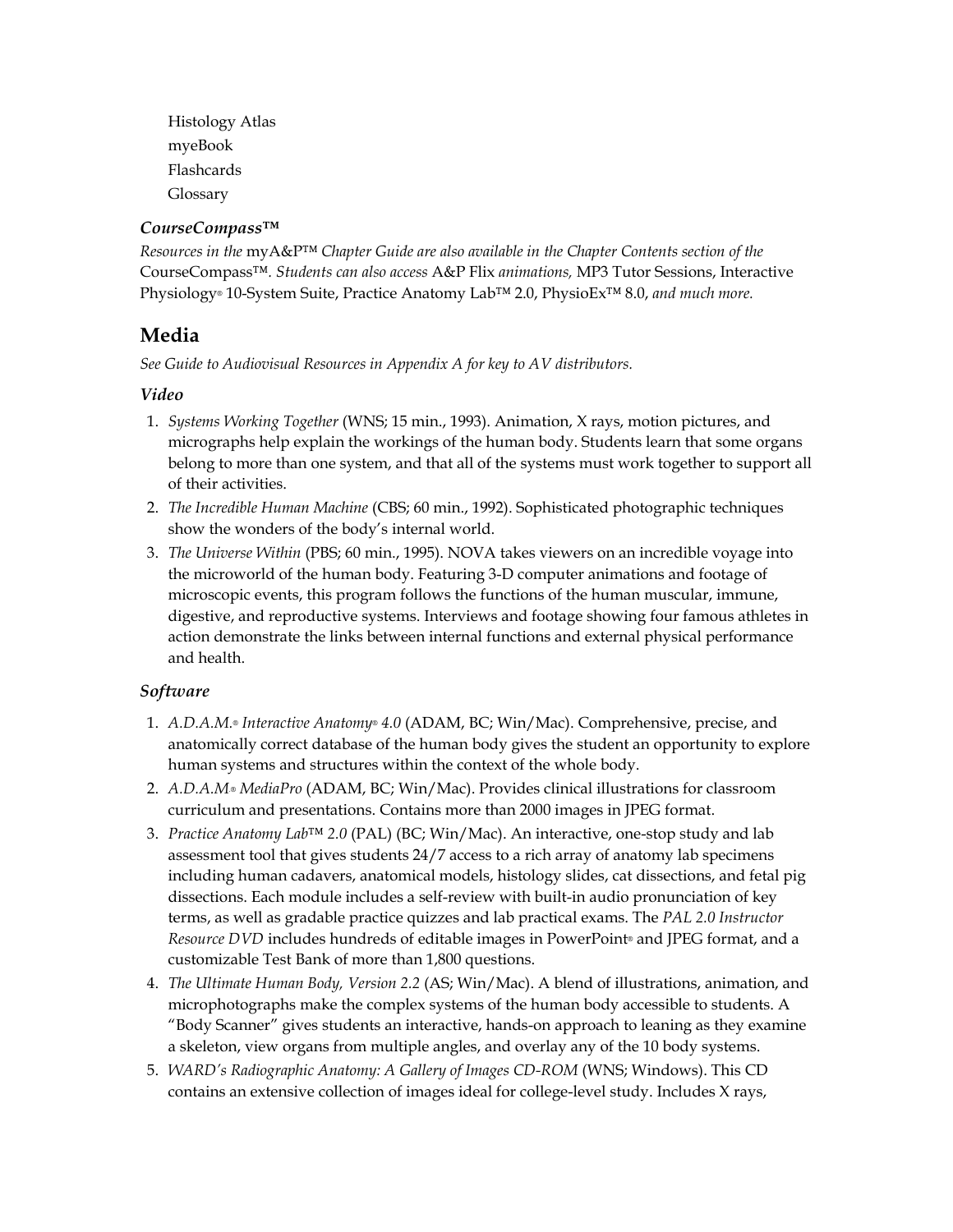angiograms, CT scans, MRIs, and urograms. Each image is accompanied by descriptive text and identifying labels. The CD also includes a variety of testing methods.

### **Lecture Enhancement Material**

*To view thumbnails of all of the illustrations for Chapter 1, see Appendix B.* 

### **Transparencies Index/Instructor Resource DVD**

| Figure 1.1    | Levels of structural organization.                                                                                                                |
|---------------|---------------------------------------------------------------------------------------------------------------------------------------------------|
| Figure 1.2    | Examples of interrelationships among body organ systems.                                                                                          |
| Figure 1.3    | The body's organ systems and their major functions.                                                                                               |
| Figure 1.4    | Interaction among the elements of a homeostatic control system.                                                                                   |
| Figure 1.5    | Regulation of body temperature by a negative feedback mechanism.                                                                                  |
| Figure 1.6    | Summary of the positive feedback mechanism regulating formation of a platelet<br>plug.                                                            |
| Figure 1.7    | Regional terms used to designate specific body areas.                                                                                             |
| Figure 1.8    | Planes of the body with corresponding magnetic resonance imaging (MRI)                                                                            |
|               | scans.                                                                                                                                            |
| Figure 1.9    | Dorsal and ventral body cavities and their subdivisions.                                                                                          |
| Figure 1.10   | Serous membrane relationships.                                                                                                                    |
| Figure 1.11   | The four abdominopelvic quadrants.                                                                                                                |
| Figure 1.12   | The nine abdominopelvic regions.                                                                                                                  |
| Table 1.1     | Orientation and Directional Terms                                                                                                                 |
| A Closer Look | A CT scan through the superior abdomen; a DSA image of the arteries that<br>supply the heart; regions of beta-amyloid accumulation in a PET scan. |

## **Answers to End-of-Chapter Questions**

*Multiple-Choice and Matching Question answers appear in Appendix G of the main text.* 

### **Short Answer Essay Questions**

- 11. Because function (physiology) reflects structure, structure will determine and/or influence function. (p. 3)
- 12. See Fig. 1.3, which provides a summary of all the organ systems of the body.
- 13. Nutrients—the chemical substances used for energy and cell building; oxygen—used in the reactions that produce cellular energy; water—the liquid environment necessary for all chemical reactions; body temperature—to maintain the proper temperature for chemical reactions to proceed; and atmospheric pressure—to allow gas exchange to occur. (p. 8)
- 14. It is the ability to maintain relatively stable internal conditions even in the face of continuous change in the outside world. (p. 8)
- 15. Negative feedback mechanisms operate in the opposite direction to decrease the original stimulus and/or reduce its effects, thus returning the system back to normal. Examples include regulation of body temperature and blood sugar levels. (pp. 9–10)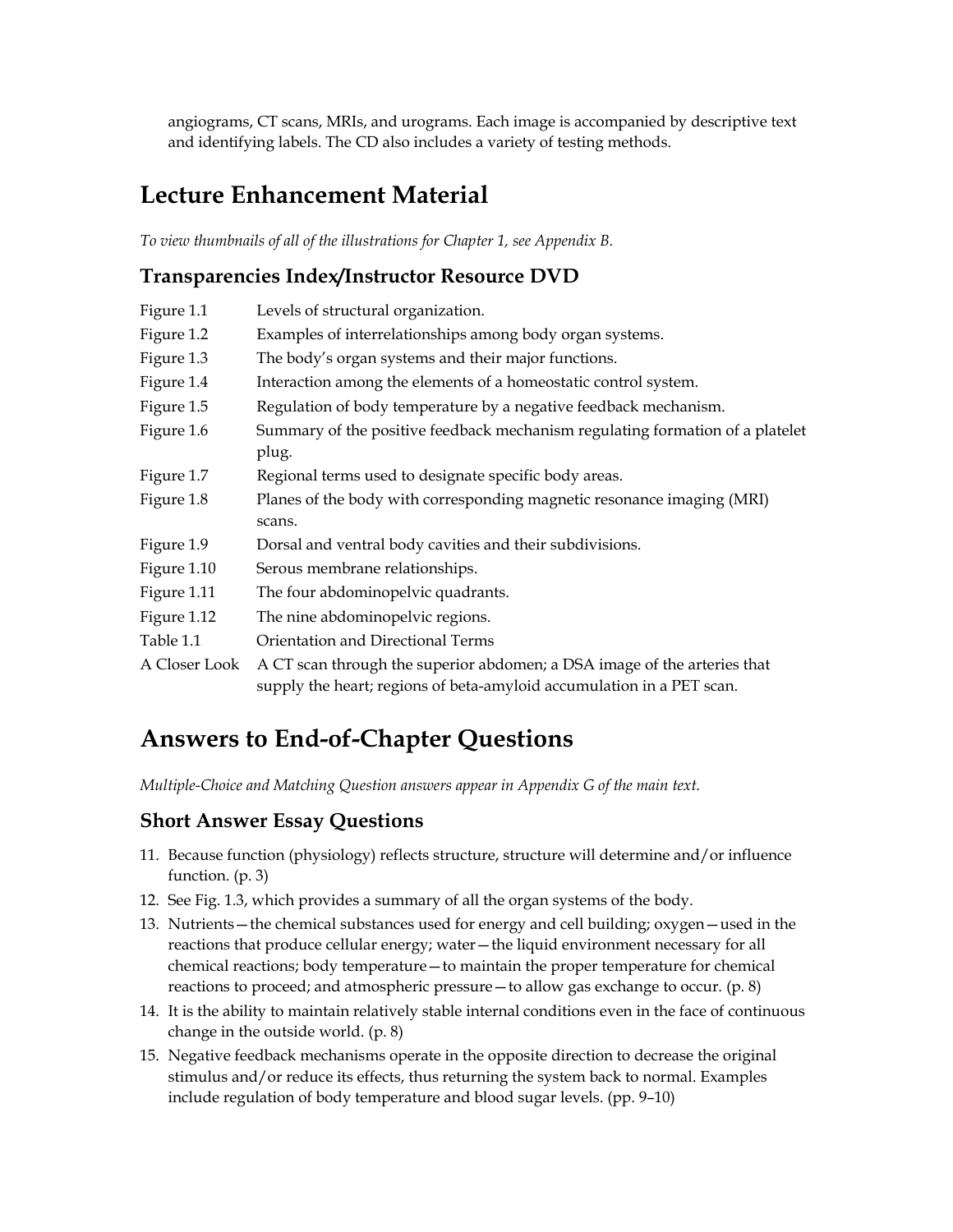Positive feedback mechanisms operate in the same direction to enhance the original stimulus such that the activity is accelerated. Examples include regulations of blood clotting and enhancement of labor contractions. (pp. 10–11)

- 16. The anatomical position requires the body being erect, the arms hanging at the sides, the palms forward, the thumbs pointing away from the body, and the feet flat to the ground. It is necessary to use this standard position because most directional terms refer to the body in this position, regardless of its actual position. The use of anatomical terms saves a great deal of description and is less ambiguous. (p. 13)
- 17. A plane refers to an imaginary line, and a section refers to a cut along that imaginary line. (p. 14)
- 18. a. arm—brachial
	- b. thigh—femoral
	- c. chest—thoracic
	- d. fingers/toes—digits
	- e. anterior aspect of knee—patellar (p. 13)
- 19. The elbow's olecranal region is proximal (superior) and posterior (dorsal) to the palm. (pp. 12–13)
- 20. See Figs. 1.11 and 1.12. The figures illustrate the regions and quadrants and list several organs for each.

### **Critical Thinking and Clinical Application Questions**

- 1. a. Parietal and/or visceral pleural membranes.
	- b. The membranes allow the organs to slide easily across the cavity walls and one another without friction.
	- c. The organs and membranes stick together and grate against one another, creating friction, heat, and pain. (pp. 16–17)
- 2. a. anterior aspect of elbow
	- b. took off his shirt
	- c. buttock (p. 13)
- 3. Of the procedures listed, MRI would be the best choice because dense structures (e.g., the skull) do not impair the view with this technique, and it is best at producing a highresolution view of soft tissues, particularly neural tissue. Furthermore, MRI can provide information about chemical conditions in a tissue. Thus, once the suspected tumor is localized, MRI can perform a "metabolic biopsy" to determine if it is cancerous . . . all of this without surgery. (pp. 18–19)
- 4. This is an example of a negative feedback mechanism. The initial stimulus is the drop in blood calcium. This drop in blood calcium causes the release of PTH, which triggers bone to be broken down releasing calcium into the blood raising the blood calcium levels. The original downward trend of the calcium was stopped and reversed.
- 5. The carpal region is found at the wrist. (p. 13)

### **Suggested Readings**

Hazen, Robert. "What Is life?" *New Scientist* 192 (Nov. 2006): 46–51.